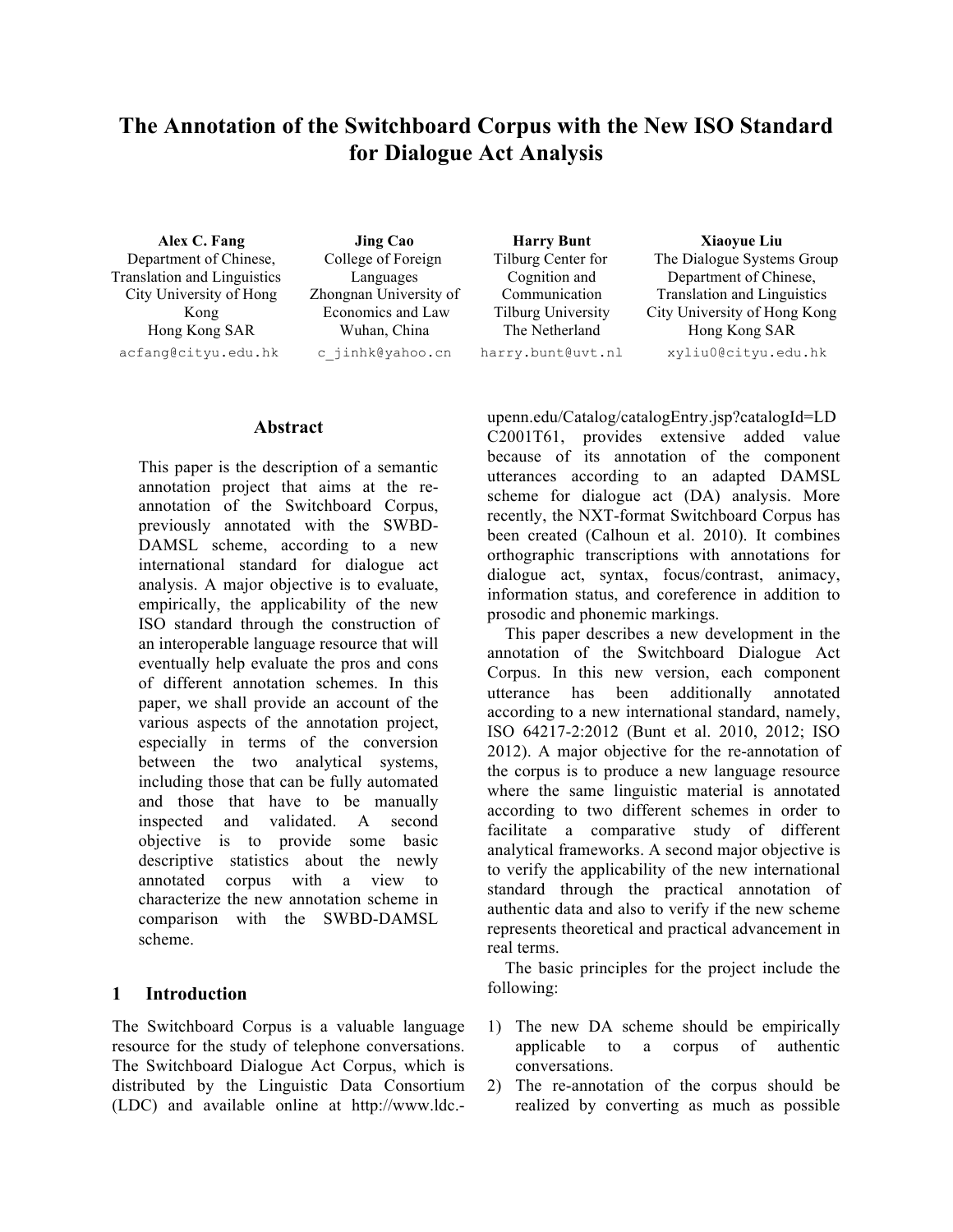from its previous annotation in order to retain maximal data reliability.

3) The conversion should be optimized for automatic conversion, and manual mapping should be applied only when necessary.

A direct outcome for the project is a new language resource, which comprises transcribed real-life conversations and two different sets of DA annotations. As Figure 1 indicates, such a resource is especially well suited for comparative studies of DA annotation schemes and also in-depth investigation of the corpus through parallel annotations according to different schemes. As far as we know, such a resource is the first of its kind in the area of dialogue act analysis.



Figure 1: A new resource for DA research

The rest of this paper will describe how the original SWBD-DAMSL scheme has been converted to the new ISO DA standard. It will also describe the newly constructed corpus, including the ISO DA tags and their dimensions. The paper will then discuss some of the issues in the conversion and outline some future work.

### **2 SWBD-DAMSL**

SWBD-DAMSL is a version of DAMSL (Dialogue Act Markup in Several Layers; Allen and Core 1997) that was specially adapted for the annotation of the Switchboard Corpus. The SWBD-DAMSL scheme consists of 220 DA types and has facilitated past studies such as Jurafsky et al.  $(1997)$  and Stolcke et al.  $(2000).$ <sup>1</sup>

To follow the practice of standoff markup, the original 1,155 annotated telephone conversations were re-processed, each slash-unit was coded and the utterance and its corresponding DA tag were separated and stored in individual files. Consider Example (1) below extracted from the file named sw\_0052\_4378.utt.

(1) sd B.7 uttl: 
$$
{C \text{ And,}}
$$
  ${F \text{ uh,}}$   $\leq$  inhaling>   
we've done  $\leq$  sign> lots to it.

Such an utterance, which is annotated as sd (*statement-non-opinion*), resulted in two files, where SBD stands for SWBD-DAMSL:

| File $1$ :  | sw00-0052-0010-B007-01.utt                                                                                          |
|-------------|---------------------------------------------------------------------------------------------------------------------|
|             | <b>Content:</b> $\{C \text{ And}\}\$ $\{F \text{ uh}\}\$ <inhaling> we've done <sigh> lots to it.</sigh></inhaling> |
|             | File 2: $\frac{\text{sw00-0052-0010-B007-01-SBD.da}}{}$                                                             |
| Content: sd |                                                                                                                     |

As a general rule, the transcribed utterance is stored in a file with the .utt suffix and its SWBD-DAMSL tag in \*-SBD.da. Similarly, \*- ISO.da represents the set of files containing the ISO DA tags and \*-ISO.di their corresponding dimensions.

#### **3 Conversion to the ISO DA Standard**

The ISO scheme contains 56 core DA tags, representing a tagset size comparable to that of the SWBD-DAMSL scheme of 59 combined tags. The tags are grouped according to 9 core dimensions and additionally described by a number of qualifiers designed to provide additional information about subtleties of communication functions. To maximally facilitate the conversion from SWBD-DAMSL to SWBD-ISO, four types of relation between the SWBD-DAMSL scheme and the ISO scheme were identified, namely, exact matches, many-to-one matches, one-to-many matches and unique SWBD-DAMSL tags. In the project, we performed the first two types of conversions automatically, and the one-to-many conversion was mapped manually. The treatment of the last group of tags, i.e., those unique to SWBD-DAMSL, will be discussed in section 3.4.

### **3.1 Automatic Mapping**

The automatic mapping was performed on exact matches and many-to-one matches between the two schemes. In this process, 46 SWBD-DAMSL tags were matched to 22 ISO DA types, with a

 $<sup>1</sup>$  It should be pointed out that for the sake of enough instances,</sup> some original SWBD-DAMSL DA types have been combined together, which resulted in 42 different DA types in Jurafsky et al. (1997). The current study uses the 59 DA tags in Fang et al. (2011).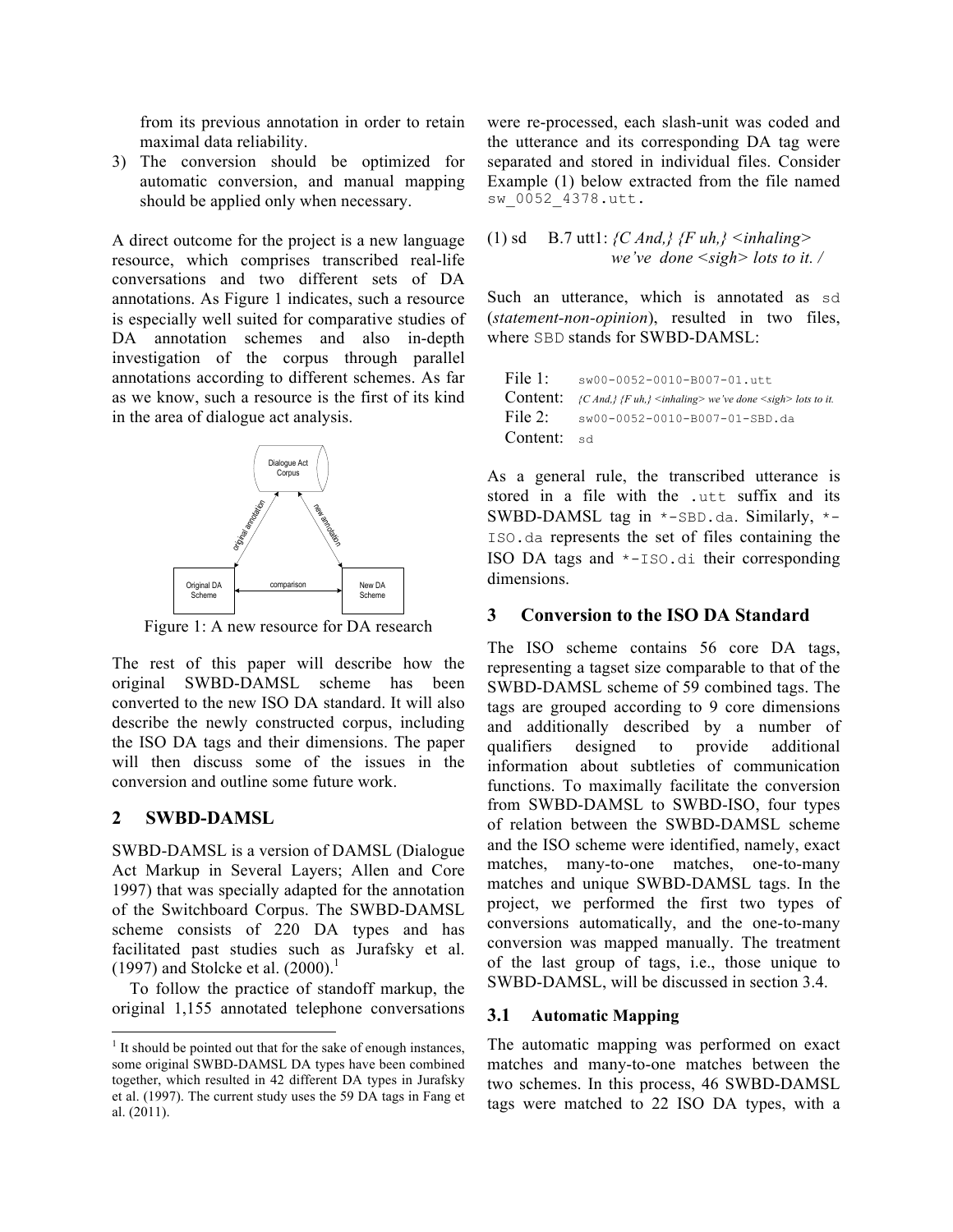total number of 187,768 utterances, or 83.97% of the corpus, which accounts for 94.29% of the whole corpus in terms of tokens.

#### **3.2 Manual Mapping**

Six SWBD-DAMSL DA types were observed to have multiple destinations in the ISO scheme. These include accept, accept-part, reject, reject-part, action directive, and other answer. A user-friendly GUI was specially constructed and all the utterances concerned manually inspected and assigned an ISO tag.

For this task, three postgraduate students majoring in linguistics were invited to perform the annotation. They were provided with the manual of SWBD-DAMSL and the ISO standard. The training session included three phases: First, the annotators got familiar with the two DA schemes through trail annotation of 2 files for each of the six DAs. During the second phase, supervised annotation was carried out with 10 additional files for each DA. Finally, unsupervised annotation was conducted with another set of 10 files for each DA, and the inter-annotator agreement test was calculated based on the unsupervised samples.

Results show that in most cases a predominant ISO DA type could be identified. In some cases, an annotator favoured just one particular ISO DA type, which creates the bias and prevalence problems for the calculation of the kappa value (e.g. Di Eugenio and Glass, 2004). To solve this problem, the prevalence-adjusted and bias-adjusted kappa (PABAK) was proposed by Byrt et al. (1993) and used in quite a few past studies such as Sim and Wright (2005), Chen et al. (2009), Cunningham (2009) and Hallgren (2012). The adjusted kappa is defined as:

$$
PABAK = \frac{kP_{obs} - 1}{k - 1}
$$

where  $k$  is the number of categories and  $P_{obs}$  the proportion of observed agreement. At the end of the training session, PABAK was calculated pairwised and the mean was taken as the final result. The average PABAK value is 0.69. According to Landis and Koch (1977), the agreement between the three annotators is substantial and therefore judged acceptable for subsequent manual annotation.

The actual manual annotation saw six SWBD-DAMSL tags mapped to 26 different ISO DA tags, which involves 12,837 utterances (i.e. 5.74% of the corpus) and covers 2.03% of the corpus in terms of tokens.

Altogether, through both automatic and manual annotation, 200,605 utterances in the corpus (i.e. 89.71%) were treated with ISO DA tags. Table 1 presents the basic statistics of the SWBD corpus annotated with the ISO DA scheme, including the types of ISO DAs, the number of utterances and tokens, and their corresponding percentage and accumulative percentage. The ISO DA types are arranged according to the number of utterances in descending order.

| <b>ISO DA Type</b>    | Utterance       |        |        | Token           |        |        |
|-----------------------|-----------------|--------|--------|-----------------|--------|--------|
|                       | #               | $\%$   | Cum%   | #               | $\%$   | Cum%   |
| inform                | 120227          | 53.767 | 53.77  | 1266791         | 82.962 | 82.96  |
| autoPositive          | 46382           | 20.743 | 74.51  | 66506           | 4.355  | 87.32  |
| agreement             | 10934           | 4.890  | 79.40  | 20598           | 1.349  | 88.67  |
| propositionalQuestion | 5896            | 2.637  | 82.04  | 39604           | 2.594  | 91.26  |
| confirm               | 3115            | 1.393  | 83.43  | 3698            | 0.242  | 91.50  |
| initialGoodbye        | 2661            | 1.190  | 84.62  | 9442            | 0.618  | 92.12  |
| setQuestion           | 2174            | 0.972  | 85.59  | 15841           | 1.037  | 93.16  |
| disconfirm            | 1597            | 0.714  | 86.31  | 3392            | 0.222  | 93.38  |
| answer                | 1522            | 0.681  | 86.99  | 8154            | 0.534  | 93.91  |
| checkQuestion         | 1471            | 0.658  | 87.64  | 11053           | 0.724  | 94.64  |
| completion            | 813             | 0.364  | 88.01  | 3188            | 0.209  | 94.85  |
| question              | 680             | 0.304  | 88.31  | 5068            | 0.332  | 95.18  |
| stalling              | 580             | 0.259  | 88.57  | 3004            | 0.197  | 95.37  |
| choiceQuestion        | 506             | 0.226  | 88.80  | 4502            | 0.295  | 95.67  |
| suggest               | 369             | 0.165  | 88.96  | 3320            | 0.217  | 95.89  |
| autoNegative          | 307             | 0.137  | 89.10  | 798             | 0.052  | 95.94  |
| request               | 278             | 0.124  | 89.22  | 1644            | 0.108  | 96.05  |
| disagreement          | 258             | 0.115  | 89.34  | 689             | 0.045  | 96.09  |
| acceptApology         | 112             | 0.050  | 89.39  | 366             | 0.024  | 96.12  |
| instruct              | 106             | 0.047  | 89.44  | 961             | 0.063  | 96.18  |
| acceptSuggest         | 99              | 0.044  | 89.48  | 195             | 0.013  | 96.19  |
| apology               | 79              | 0.035  | 89.52  | 317             | 0.021  | 96.21  |
| thanking              | 79              | 0.035  | 89.55  | 221             | 0.014  | 96.23  |
| offer                 | 71              | 0.032  | 89.58  | 590             | 0.039  | 96.27  |
| acceptRequest         | 65              | 0.029  | 89.61  | 96              | 0.006  | 96.27  |
| signalSpeakingError   | 56              | 0.025  | 89.64  | $\overline{75}$ | 0.005  | 96.28  |
| promise               | 41              | 0.018  | 89.66  | 279             | 0.018  | 96.30  |
| correction            | 29              | 0.013  | 89.67  | 210             | 0.014  | 96.31  |
| acceptOffer           | 26              | 0.012  | 89.68  | 40              | 0.003  | 96.31  |
| turnTake              | 18              | 0.008  | 89.69  | 28              | 0.002  | 96.31  |
| alloPositive          | 17              | 0.008  | 89.70  | 21              | 0.001  | 96.31  |
| correctMisspeaking    | $\overline{14}$ | 0.006  | 89.70  | 38              | 0.002  | 96.32  |
| selfCorrection        | 8               | 0.004  | 89.71  | 41              | 0.003  | 96.32  |
| acceptThanking        | 6               | 0.003  | 89.71  | 6               | 0.000  | 96.32  |
| declineOffer          | 3               | 0.001  | 89.71  | 5               | 0.000  | 96.32  |
| declineRequest        | 3               | 0.001  | 89.71  | 3               | 0.000  | 96.32  |
| turnRelease           | $\overline{2}$  | 0.001  | 89.71  | $\overline{2}$  | 0.000  | 96.32  |
| declineSuggest        | 1               | 0.000  | 89.71  | 1               | 0.000  | 96.32  |
| other                 | 23001           | 10.29  | 100.00 | 56175           | 3.679  | 100.00 |
| Total                 | 223606          | 100.00 |        | 1526962         | 100.00 |        |

Table 1: Basic stats of the SWBD-ISO corpus

*Other* in Table 1 glosses together all the SWBD-DAMSL tags that cannot be matched to the ISO DA scheme. These represent 10.29% of the total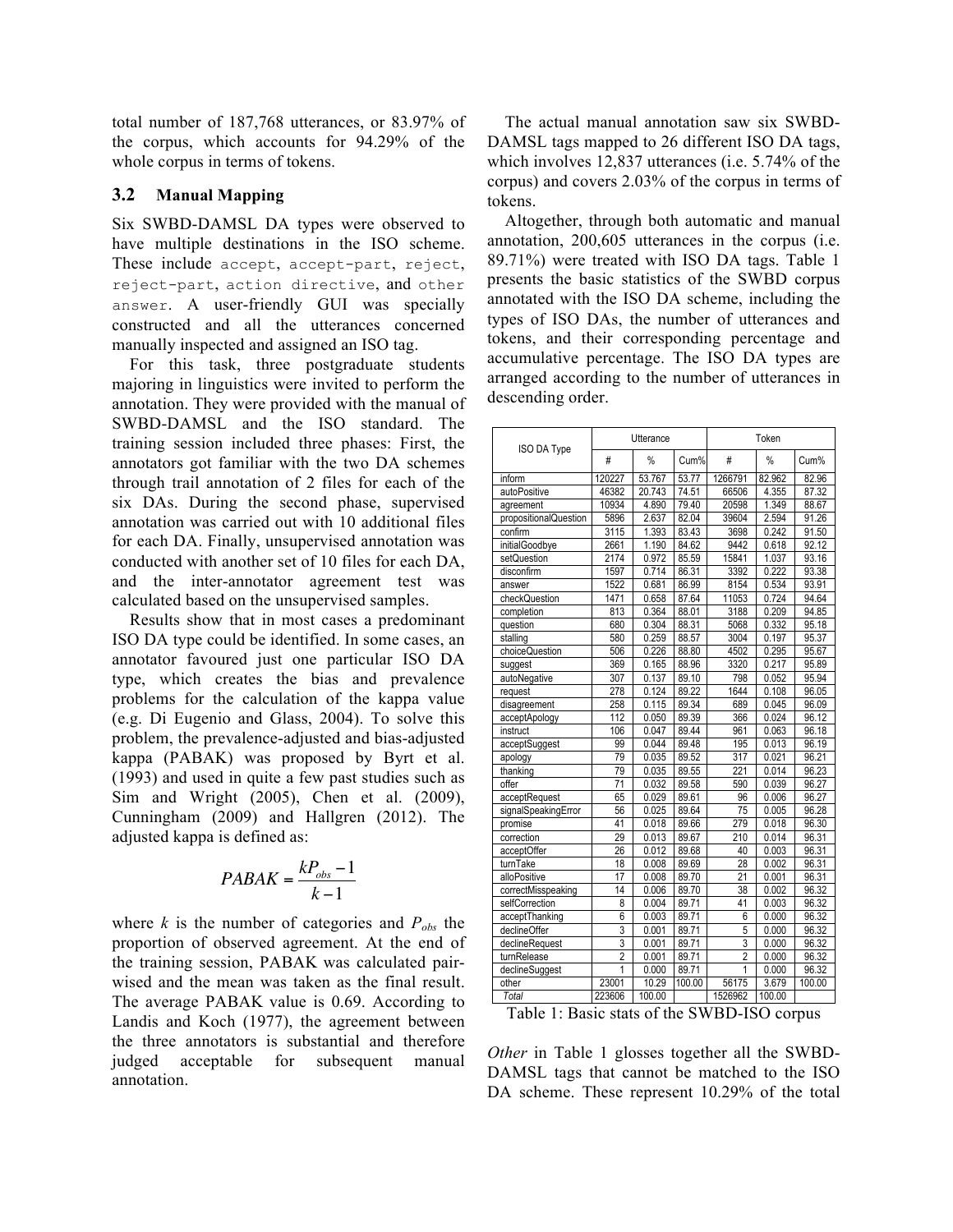number of utterances in the corpus or 3.679% of all the tokens. They will be discussed in detail later in Section 3.4.

### **3.3 Dimensions**

A feature of the ISO DA standard is that each utterance is also marked with dimension information. Consider Example (1) again. According to the ISO annotation scheme, it is annotated with the DA type *inform*, which belongs to the ISO dimension of *Task*. As a matter of fact, out of the nine ISO dimensions, eight are identified in the newly created SWBD-ISO corpus except for the dimension of *Discourse Structuring*. <sup>2</sup> Table 2 lists the eight dimensions and their corresponding ISO DA types, together with the percentage of the utterances they cover. Note that only those DA types observed in the corpus are listed in the table. The DA tag alloNegative, for instance, is missing from Table 2 since the corpus does not contain any utterance analysed as such. *Other\** in Table 2 actually refers to the portion of utterances in the corpus that do not have an appropriate ISO DA tag and hence no dimension information. According to the table, those account for 10.29% of the total number of utterances in the corpus. The original SWBD-DAMSL analysis of the utterances is described in detail in Section 3.4 below and summarised in Table 3.

| <b>ISO Dimension</b>                | $\%$   | <b>ISO DA Type</b>                                                                                                                                                                                                                                                                                              |
|-------------------------------------|--------|-----------------------------------------------------------------------------------------------------------------------------------------------------------------------------------------------------------------------------------------------------------------------------------------------------------------|
| Task                                | 66.85  | inform; agreement; propositionalQuestion;<br>confirm; setQuestion; disconfirm; answer;<br>checkQuestion; question; choiceQuestion;<br>suggest; request; disagreement; instruct;<br>acceptSuggest; offer; acceptRequest;<br>promise; correction; acceptOffer;<br>declineOffer; declineRequest;<br>declineSuggest |
| Auto-Feedback                       | 20.88  | autoPositive; autoNegative                                                                                                                                                                                                                                                                                      |
| Social Obligations                  | 1.31   | initialGoodbye; acceptApology;                                                                                                                                                                                                                                                                                  |
| Management                          |        | apology; thanking; acceptThanking                                                                                                                                                                                                                                                                               |
| Time Management                     | 1.19   | stalling                                                                                                                                                                                                                                                                                                        |
| Partner Communication<br>Management | 0.37   | completion; correctMisspeaking                                                                                                                                                                                                                                                                                  |
| Own Communication<br>Management     | 0.03   | signalSpeakingError; selfCorrection                                                                                                                                                                                                                                                                             |
| Allo-Feedback<br>0.01               |        | alloPositive                                                                                                                                                                                                                                                                                                    |
| Turn Management                     | 0.01   | turnTake; turnRelease                                                                                                                                                                                                                                                                                           |
| Other*                              | 10.29  | *See Table 3 for a detailed breakdown                                                                                                                                                                                                                                                                           |
| Total                               | 100.00 |                                                                                                                                                                                                                                                                                                                 |

Table 2: Basic stats for ISO dimensions

In addition, a particular feature of the ISO standard for DA annotation is that an utterance can be associated with more than one dimension, known as multi-dimensionality of DA. Example (1) has two dimensions, namely, *Task* and *Time Management*, for which the following files would be created:

|                 | File 3: $sw00-0052-0010-B007-01-ISO-21.da$                |
|-----------------|-----------------------------------------------------------|
| Content: inform |                                                           |
|                 | File 4: $sw00-0052-0010-B007-01-ISO-21.di$                |
| Content: task   |                                                           |
|                 | File 5: $\frac{\text{sw00-0052-0010-B007-01-150-22.da}}{$ |
|                 | Content: stalling                                         |
|                 | File $6:$ sw00-0052-0010-B007-01-ISO-22.di                |
|                 | Content: timeManagement                                   |

In our annotation scheme, .da files contain the name of the ISO DA types, while .di the name of the ISO dimensions. The first digit following ISO- (i.e. 2 in file names above) indicates the number of dimensions that a certain utterance is contextually associated with, while the second digit indicates the current number in the series.

Of the 200,605 mapped utterances, 144,909 utterances are annotated with one dimension, 44,749 with 2 dimensions and 10,947 with 3 dimensions.

#### **3.4 Unmatched SWBD-DAMSL Tags**

The conversion process left 13 SWBD-DAMSL tags unmatched to the ISO scheme. They account for 23,001 utterances and 56,175 tokens, representing respectively 10.29% and 3.68% of the corpus. See Table 3 for the basic statistics.

|                        | Utterance |       |       | Token |      |      |
|------------------------|-----------|-------|-------|-------|------|------|
| SWBD-DAMSL Tag         | #         | %     | Cum%  | #     | %    | Cum% |
| abandoned              | 12986     | 5.81  | 5.81  | 35363 | 2.32 | 2.32 |
| non-verbal             | 3730      | 1.67  | 7.48  | 77    | 0.01 | 2.33 |
| uninterpretable        | 3131      | 1.40  | 8.88  | 5729  | 0.38 | 2.71 |
| quoted material        | 1058      | 0.47  | 9.35  | 8114  | 0.53 | 3.24 |
| other                  | 820       | 0.37  | 9.72  | 1603  | 0.10 | 3.34 |
| transcription errors   | 649       | 0.29  | 10.01 | 3028  | 0.20 | 3.54 |
| conventional opening   | 225       | 0.10  | 10.11 | 529   | 0.03 | 3.57 |
| exclamation            | 136       | 0.06  | 10.17 | 282   | 0.02 | 3.59 |
| 3rd party talk         | 118       | 0.05  | 10.22 | 508   | 0.03 | 3.62 |
| self talk              | 106       | 0.05  | 10.27 | 630   | 0.04 | 3.66 |
| double quoted          | 27        | 0.01  | 10.28 | 189   | 0.01 | 3.67 |
| explicit performative  | 9         | 0.00  | 10.28 | 81    | 0.01 | 3.68 |
| other forward function | 6         | 0.00  | 10.29 | 42    | 0.00 | 3.68 |
| Total                  | 23001     | 10.29 |       | 56175 | 3.68 |      |

Table 3: Basic stats of unique SWBD tags

 <sup>2</sup> In the current project, the dimension of *Discourse Structuring* is not explicitly treated since it most often overlaps with the more general *Task* dimension.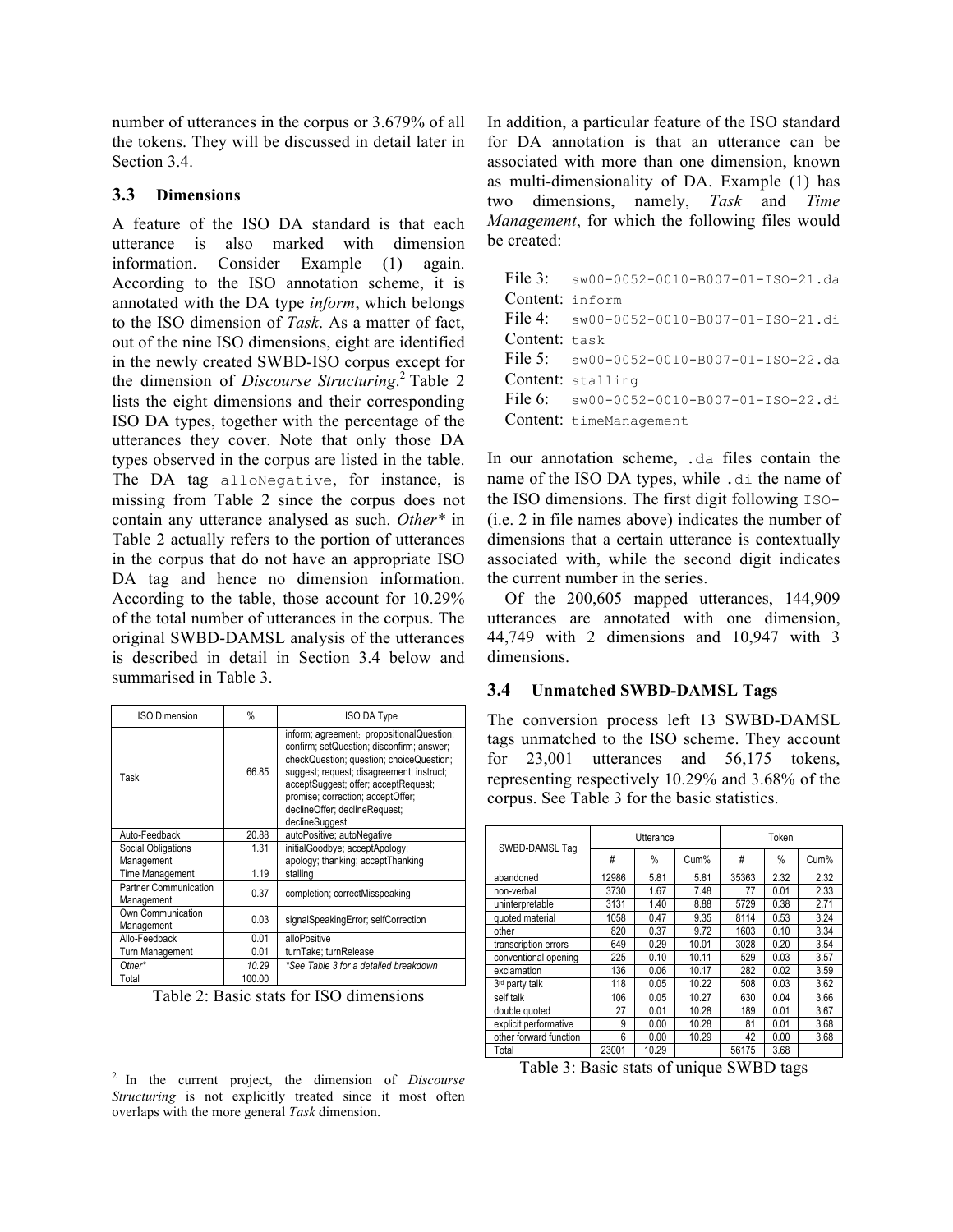It is noticeable that a majority of these tags (e.g. *abandoned*, *non-verbal*, *uninterpretable*, and *quoted material*) are not defined on the basis of the communicative function of the utterance. Only two tags, i.e., *exclamation* and *explicit performative*, are clearly defined in functional terms and yet could not be matched to any of the DA types in the ISO standard.

## **3.5 Unmatched ISO Tags**

An examination of the converted corpus has revealed that some ISO DA tags cannot be empirically observed in the corpus. See Table 4 for the specific ISO DA tags along with their corresponding dimensions.

| <b>ISO DA Type</b>                                                                                    | <b>ISO Dimension</b>          |  |  |
|-------------------------------------------------------------------------------------------------------|-------------------------------|--|--|
| addressRequest; addressSuggest;<br>addressOffer                                                       | Task                          |  |  |
| alloNegative                                                                                          | Allo-Feedback                 |  |  |
| turnAccept; turnAssign; turnGrab; turnKeep                                                            | Turn Management               |  |  |
| pausing                                                                                               | <b>Time Management</b>        |  |  |
| interactionStructuring; opening                                                                       | Discourse Structuring         |  |  |
| initialGreeting; returnGreeting;<br>initialSelfIntroduction; returnSelfIntroduction;<br>returnGoodbye | Social Obligations Management |  |  |
| retraction                                                                                            | Own Communication Management  |  |  |

Table 4: DA Tags unique to ISO scheme

As is worth noting here, Table 4 should not be taken to suggest that the corpus does not contain any utterance that performs those communicative functions specified in the new ISO standard. Bear in mind that the ISO annotation of the corpus is achieved through mapping the original SWBD-DAMSL tags. Hence, the non-observation of the ISO tags listed in Table 4 only suggests that there is no direct mapping between the SWBD-DAMSL and ISO tagsets as far as these particular ones are concerned. Annotation of these unique ISO tags can be realized by considering the actual content of the utterances. Secondly, it should also be noted that the unmatched tags in the *Task* dimension include the mother nodes (e.g. *addressRequest*) of some more specific DAs (e.g. *acceptRequest* and *declineRequest*) and the utterances concerned have been annotated with the more specific daughter nodes as requested by the manual of annotation.

# **4 Conclusion**

This paper described a project to re-annotate the SWBD DA corpus with the new ISO standard for DA analysis and reported some of the basic statistics concerning the conversion between SWBD-DAMSL and SWBD-ISO. A significant contribution of the current work is the creation of an interoperable language resource which can serve as the test-bed for the evaluation of different DA annotation schemes. The same resource can also be used for the exploration and verification of the contribution of different DA taxonomies to the automatic identification and classification of DAs. Our immediate future work will include a comparative study of the SWBD-DAMSL and ISO DA schemes. It is also expected that attempts will be made to address the treatment of the unmatched DA tags with a view how best to accommodate empirically encountered dialogue phenomena that were not considered in the drafting process of the standard. At the same time, we are performing some preliminary research to assess the performance of an automatic classifier of ISO dialogue acts with the specific intent to construct a DA model from the SWBD-ISO Corpus to be applied to other linguistic resources for dialogue studies. An issue that is of particular interest at this stage is the prospect of applying the ISO DA standard to dialogue resources in the Chinese language.

# **Acknowledgement**

The project described in this article was supported in part by grants received from the General Research Fund of the Research Grants Council of the Hong Kong Special Administrative Region, China (RGC Project No. 142711) and City University of Hong Kong (Project Nos 7008002, 7008062, 9041694, 9610188, and 9610226). The authors would like to acknowledge the academic input and the technical support received from the members of the Dialogue Systems Group (http://dsg.ctl.cityu.edu.hk) based at the Department of Chinese, Translation and Linguistics, City University of Hong Kong.

# **References**

- Alex C. Fang, Harry Bunt, Jing Cao and Xiaoyue Liu. 2011. Relating the Semantics of Dialogue Acts to Linguistic Properties: A machine learning perspective through lexical cues. In Proceedings of the 5th IEEE International Conference on Semantic Computing, September 18-21, 2011, Stanford University, Palo Alto, CA, USA.
- Andreas Stolcke, Klaus Ries, Noah Coccaro, Elizabeth Shriberg, Rebecca Bates, Daniel Jurafsky, Paul